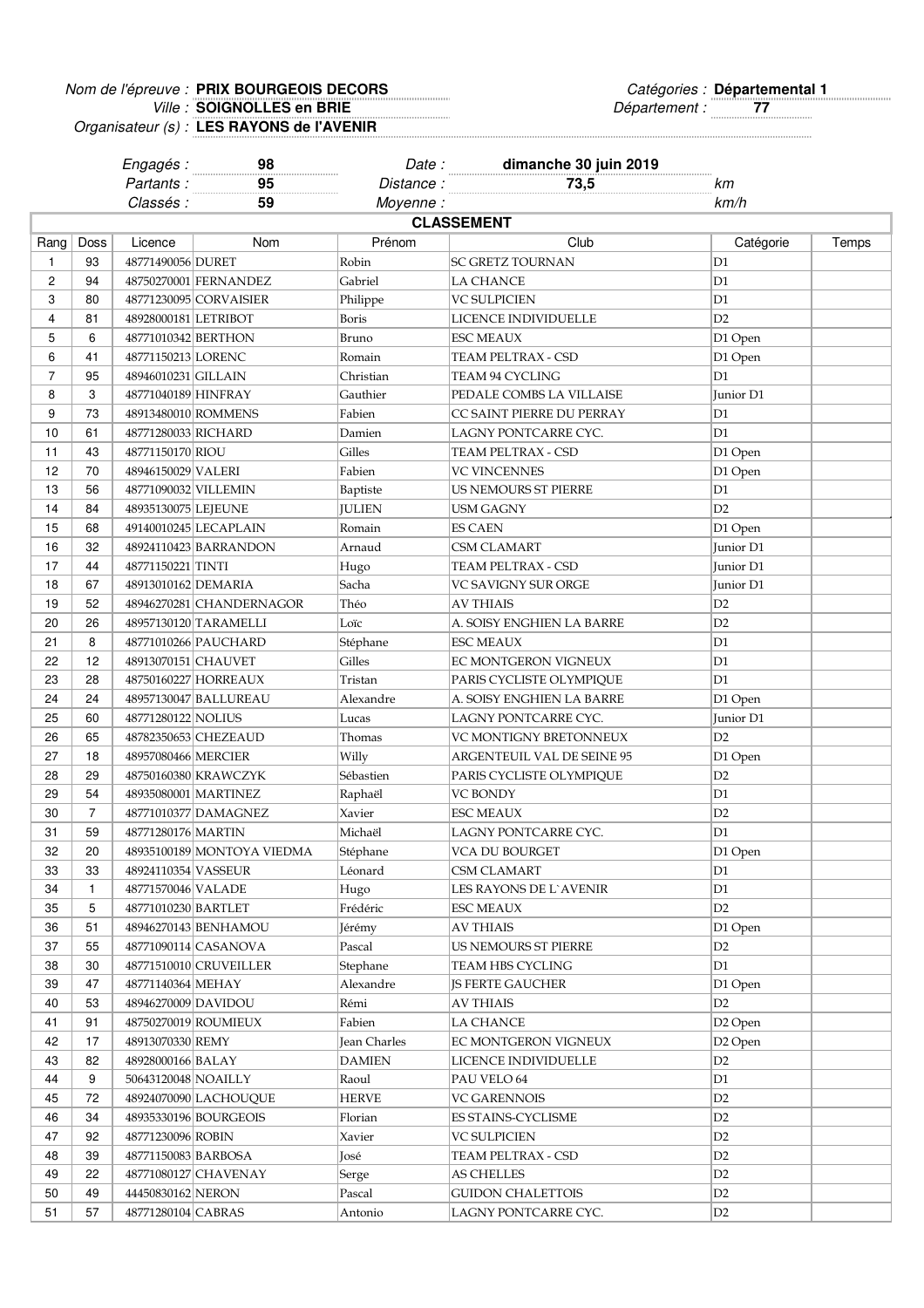| 52 |    | 48771040232 SIMON  |                         | Clément    | PEDALE COMBS LA VILLAISE      | Iunior D <sub>2</sub> |
|----|----|--------------------|-------------------------|------------|-------------------------------|-----------------------|
| 53 | 38 | 42891050025 BARDIN |                         | Philippe   | VELO CLUB DU SENONAIS         | D1                    |
| 54 | 23 | 48771080118 DAUDET |                         | Christophe | <b>AS CHELLES</b>             | D2                    |
| 55 | 75 | 48924200130 MOYNET |                         | Carole     | <b>CSM VILLENEUVE GARENNE</b> | 3ème Catégorie        |
| 56 | 25 |                    | 48957130122 DOS SANTOS  | Victor     | A. SOISY ENGHIEN LA BARRE     | D1                    |
| 57 | 2  |                    | 48771040112 GOMANNE     | Benoît     | PEDALE COMBS LA VILLAISE      | ID2                   |
| 58 | 40 |                    | 48771150124 DE OLIVEIRA | Carlos     | TEAM PELTRAX - CSD            | D2                    |
| 59 | 87 |                    | 48771130246 CHATELAIN   | Thomas     | VC FONTAINBLEAU AVON          | $\mathbb{D}2$         |

## Catégories : **Départemental 3**

|                |                | Engagés:              | 55                            |               |                              |                |       |
|----------------|----------------|-----------------------|-------------------------------|---------------|------------------------------|----------------|-------|
|                |                | Partants:             | 53<br>.                       | Distance:     | 63,7                         | km             |       |
|                |                | Classés :             | 42                            | Moyenne:      |                              | km/h           |       |
|                |                |                       |                               |               | <b>CLASSEMENT</b>            |                |       |
| Rang           | Doss           | Licence               | Nom                           | Prénom        | Club                         | Catégorie      | Temps |
| 1              | 24             | 48935080052 DUVAL     |                               | Stéphane      | <b>VC BONDY</b>              | D <sub>3</sub> |       |
| 2              | 8              | 48913020099 PEZZOLI   |                               | Eric          | AS CORBEIL ESSONNES          | D3             |       |
| 3              | 55             | 48913070131 MULLOIS   |                               | Claude        | EC MONTGERON VIGNEUX         | D3             |       |
| $\overline{4}$ | 41             | 48924020107 LHUISSIER |                               | Gilbert       | LES BLEUS DE FRANCE          | D3             |       |
| 5              | 49             | 44280260048 BARBIER   |                               | Thierry       | C CHARTRES CYCLISME          | D <sub>4</sub> |       |
| 6              | 18             | 48771130284 GOUPIL    |                               | Christophe    | <b>VC FONTAINEBLEAU AVON</b> | D <sub>3</sub> |       |
| 7              | 25             | 48771090008 MARTIN    |                               | Patrice       | US NEMOURS ST PIERRE         | D3             |       |
| 8              | 26             |                       | 48771140296 GUIGNARD          | Christophe    | <b>JS FERTE GAUCHER</b>      | D3             |       |
| 9              | 36             | 48771280134 BOUYER    |                               | Jacques       | LAGNY PONTCARRE CYC.         | D <sub>3</sub> |       |
| 10             | $\mathbf{1}$   |                       | 48935040022 FOUESNANT         | Frédéric      | <b>EC NEUILLY PLAISANCE</b>  | D4             |       |
| 11             | 27             | 48771140048 MAGE      |                               | Frédéric      | <b>IS FERTE GAUCHER</b>      | D <sub>3</sub> |       |
| 12             | 13             | 48946270253 ARLAUD    |                               | Philippe      | AV THIAIS                    | D <sub>3</sub> |       |
| 13             | $\overline{7}$ | 48913020373 BOTTONE   |                               | PATRICK       | AS CORBEIL ESSONNES          | D <sub>3</sub> |       |
| 14             | 50             | 4893800023 COLBUS     |                               | DAVID         | LICENCE INDIVIDUELLE         | D <sub>3</sub> |       |
| 15             | 47             | 47020720009 LESAGE    |                               | Didier        | REVO RACE BIKE CLUB          | D3             |       |
| 16             | 10             |                       | 48946070071 DEVILLERS         | Stéphane      | US ALFORTVILLE CYCLISME      | D <sub>4</sub> |       |
| 17             | 38             | 48771050005 GALLOIS   |                               | Jean Pierre   | MELUN CYCL. ORGANISATION     | D <sub>4</sub> |       |
| 18             | 2              | 48935040147 HUET      |                               | Philippe      | <b>EC NEUILLY PLAISANCE</b>  | D <sub>3</sub> |       |
| 19             | 4              | 48935230006 DEWILDE   |                               | Philippe      | <b>EC NOISEENNE</b>          | D3             |       |
| 20             | 5              | 48935230014 MORVAN    |                               | Patrick       | <b>EC NOISEENNE</b>          | D <sub>4</sub> |       |
| 21             | 3              | 48935040119 PERRIN    |                               | Bruno         | <b>EC NEUILLY PLAISANCE</b>  | D <sub>3</sub> |       |
| 22             | 31             |                       | 48771160029 BOUGAMONT         | Jannick       | LE MEE SPORTS                | D <sub>4</sub> |       |
| 23             | 33             | 48771150210 REINE     |                               | Thierry       | TEAM PELTRAX - CSD           | D <sub>3</sub> |       |
| 24             | 29             | 48935100113 CONGY     |                               | Philippe      | VCA DU BOURGET               | D <sub>3</sub> |       |
| 25             | 46             |                       | 48946010098 GUICHERON         | <b>ARRY</b>   | TEAM 94 CYCLING              | D <sub>4</sub> |       |
| 26             | 43             | 48771140178 GICQUEL   |                               | Thierry       | <b>JS FERTE GAUCHER</b>      | D <sub>3</sub> |       |
| 27             | 37             |                       | 48771280086 DOS SANTOS        | Fernando      | LAGNY PONTCARRE CYC.         | D3             |       |
| 28             | 22             | 48771220010 WYSOCKA   |                               | Jean Michel   | AS VOISENON CYCLISME         | D4             |       |
| 29             | 48             |                       | 47020720011 DESMOULINS        | Didier        | REVO RACE BIKE CLUB          | D3             |       |
| 30             | 45             |                       | 52721510002 FEUILLARD         | Alain         | <b>CC CONNERREEN</b>         | D4             |       |
| 31             | 19             | 48771130195 LEVILLAIN |                               | Sylvie        | <b>VC FONTAINEBLEAU AVON</b> | D <sub>1</sub> |       |
| 32             | 15             | 48771080126 DA COSTA  |                               | Fernando      | <b>AS CHELLES</b>            | D4             |       |
| 33             | 11             | 48935050125 GIROUX    |                               | ANDRE         | CM AUBERVILLIERS 93          | D4             |       |
| 34             | 44             | 48913070331 REMY      |                               | Sandra        | EC MONTGERON VIGNEUX         | D1             |       |
| 35             | 14             |                       | 48946270046 GONCALVES DA CRUZ | Carlo Alberto | AV THIAIS                    | D4             |       |
| 36             | 30             | 48935100018 LEJEUNE   |                               | Thierry       | VCA DU BOURGET               | D4             |       |
| 37             | 54             | 48771230019 MERLAEN   |                               | Christian     | VC SULPICIEN                 | D4             |       |
| 38             | 12             | 48924200211 MOYNET    |                               | Christophe    | CSM VILLENEUVE GARENNE       | D4             |       |
| 39             | 51             | 48935130073 LEJEUNE   |                               | Alain         | USM GAGNY                    | D3             |       |
| 40             | 21             |                       | 48771130226 SAILLENFEST       | Olivier       | VC FONTAINEBLEAU AVON        | D3             |       |
| 41             | 9              | 48913020371 VAR       |                               | Eustache      | AS CORBEIL ESSONNES          | D4             |       |
| 42             | 6              | 48771040084 MORENO    |                               | Thierry       | PEDALE COMBS LA VILLAISE     | D3             |       |